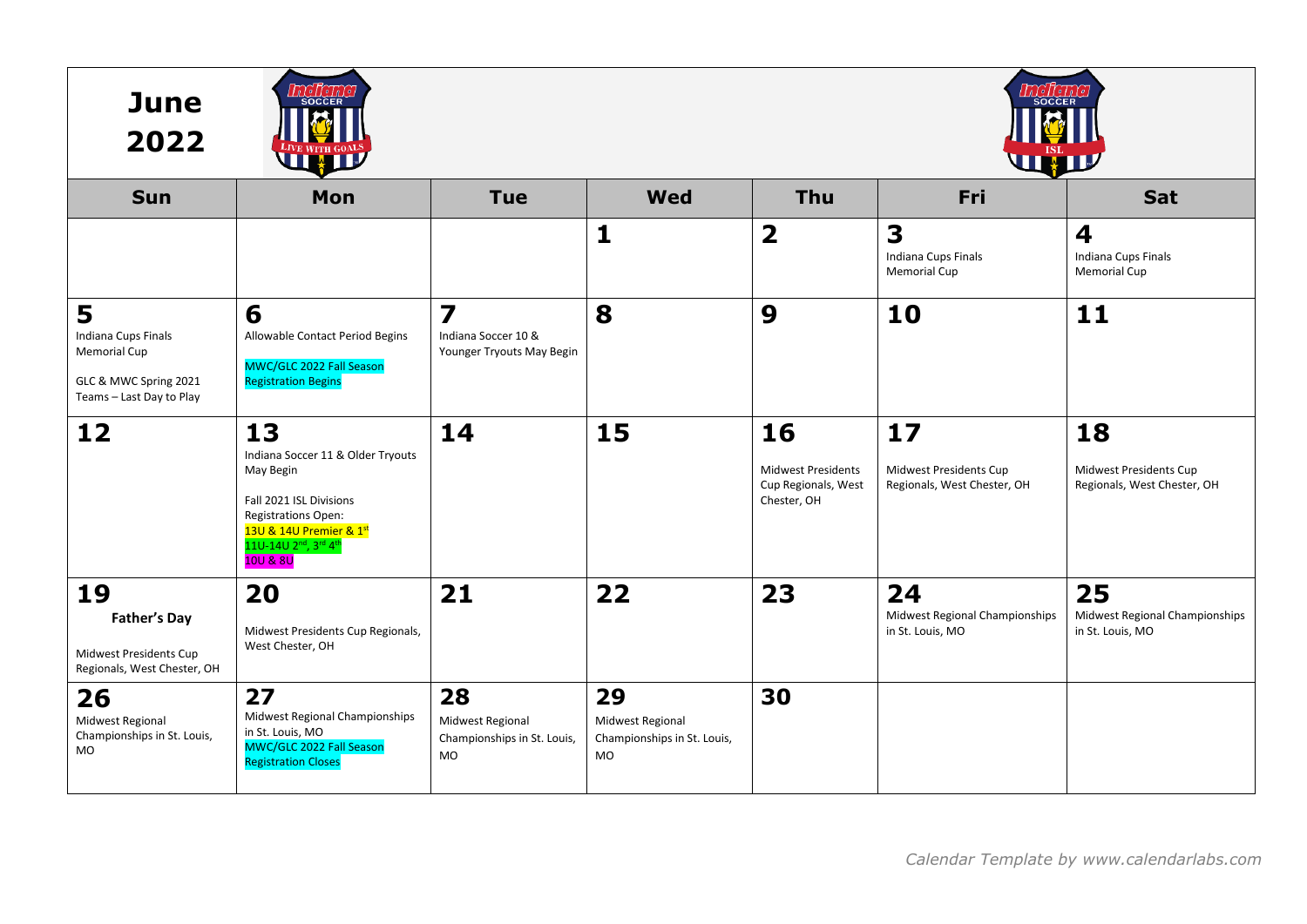





| <b>Sun</b> | Mon                                                                                                                                 | <b>Tue</b>                                                                                             | <b>Wed</b>                                                                                                            | <b>Thu</b>                                                                                                             | Fri                                                                                                                        | Sat                                                                                                |
|------------|-------------------------------------------------------------------------------------------------------------------------------------|--------------------------------------------------------------------------------------------------------|-----------------------------------------------------------------------------------------------------------------------|------------------------------------------------------------------------------------------------------------------------|----------------------------------------------------------------------------------------------------------------------------|----------------------------------------------------------------------------------------------------|
|            |                                                                                                                                     |                                                                                                        |                                                                                                                       |                                                                                                                        | $\mathbf{1}$<br>Fall 13U & 14U Premier & 1st, 12U<br>2 <sup>nd</sup> White Divisions Registration<br>Closes                | $\overline{\mathbf{2}}$                                                                            |
| 3          | 4<br><b>Independence Day</b>                                                                                                        | 5                                                                                                      | 6<br>Fall 13U & 14U Premier & 1st,<br>12U 2 <sup>nd</sup> White Divisions<br><b>Preliminary Play Groups</b><br>Posted | $\overline{\mathbf{z}}$                                                                                                | 8<br>GLC & MWC Team Selection for<br>Fall 2020 Season Announced                                                            | 9<br>Fall 13U & 14U Premier & 1st, 12U<br>2 <sup>nd</sup> White Divisions Placement<br>Appeals Due |
| 10         | 11<br><b>Fall Registrations Closes:</b><br>11U-14U 2 <sup>nd</sup> , 3 <sup>rd</sup> , 4 <sup>th</sup><br>10U & 8U (Play dates due) | 12<br>Fall 13U & 14U Premier &<br>1st, 12U 2 <sup>nd</sup> White Divisions<br>Final Play Groups Posted | 13<br>MWC Premier I, Premier II<br><b>Divisions Mandatory</b><br>Scheduling Meetings 14U &<br>15U Developmental - TBD | 14<br>MWC All 1 <sup>st</sup> Divisions<br>Mandatory<br><b>Scheduling Meetings</b><br>14U & 15U<br>Developmental - TBD | 15<br>Fall ISL Divisions Preliminary Play<br>Groups Posted: 11U-14U 2 <sup>nd</sup> , 3 <sup>rd</sup> ,<br>$4^{\text{th}}$ | 16                                                                                                 |
| 17         | 18<br>Fall 13U & 14U Premier & 1st, 12U<br>2 <sup>nd</sup> White Schedules Distributed<br>for Review                                | 19                                                                                                     | 20<br>Fall ISL 8U & 10U Preliminary<br>Schedules Distributed for<br>Review                                            | 21                                                                                                                     | 22<br><b>GLC &amp; MWC Team Registration</b><br>Opens for Spring 2023 15U-19U                                              | 23<br>Fall ISL 13U & 14U Premier/1st<br>Div, 12U 2 <sup>nd</sup> White Scheduling<br>Zoom Meetings |
| 24         | 25                                                                                                                                  | 26                                                                                                     | 27                                                                                                                    | 28                                                                                                                     | 29                                                                                                                         | 30                                                                                                 |
| 31         |                                                                                                                                     |                                                                                                        |                                                                                                                       |                                                                                                                        |                                                                                                                            |                                                                                                    |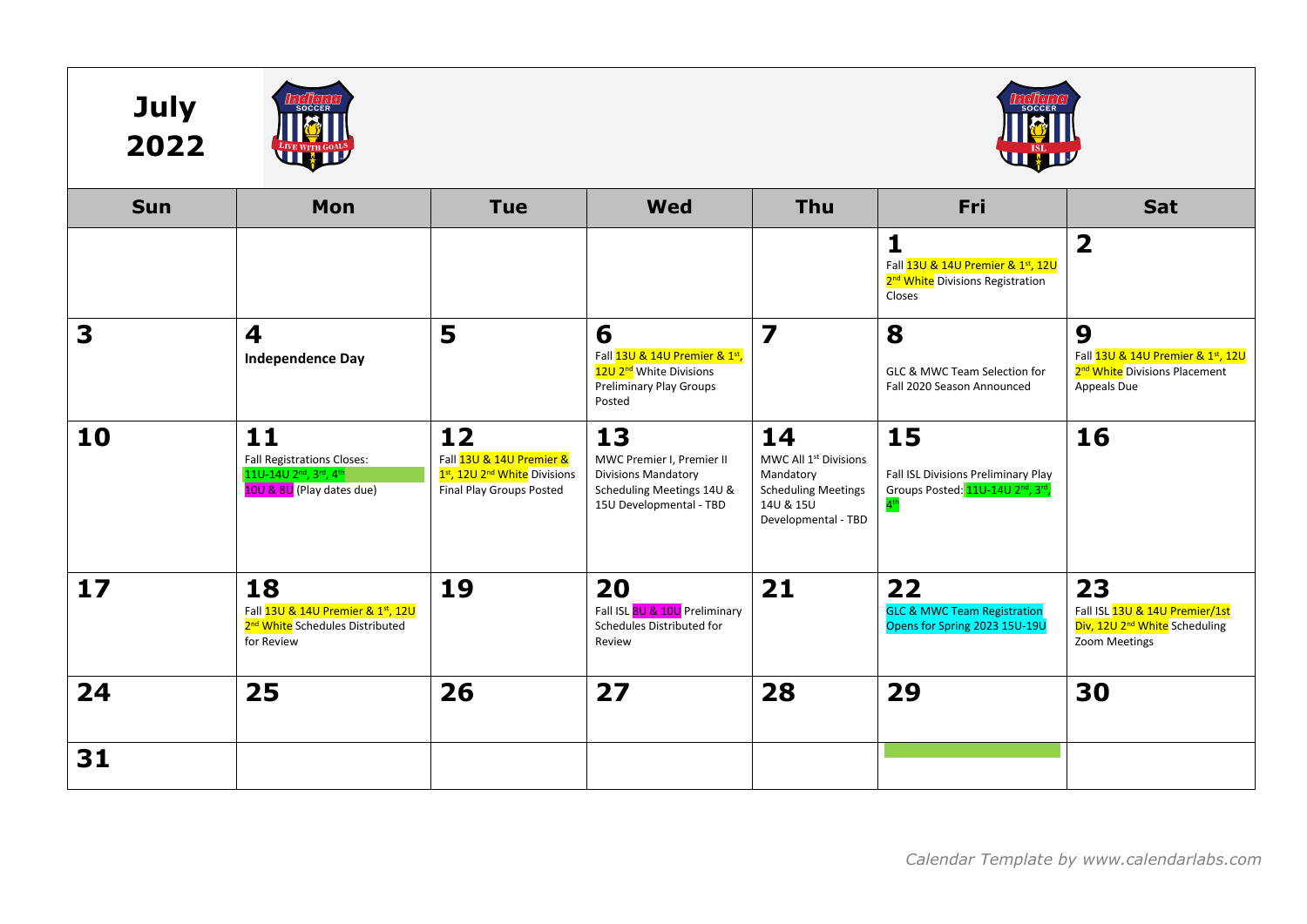| <b>August</b><br>2022                                                                         | 10110101<br><b>SOCCER</b><br>LIVE WITH GOALS                                                                                          |                                                                                                              | <i>aleileial</i><br><b>SOCCER</b><br>WHIP                                            |                                                                                                   |                                                                                                                                              |                                                                          |
|-----------------------------------------------------------------------------------------------|---------------------------------------------------------------------------------------------------------------------------------------|--------------------------------------------------------------------------------------------------------------|--------------------------------------------------------------------------------------|---------------------------------------------------------------------------------------------------|----------------------------------------------------------------------------------------------------------------------------------------------|--------------------------------------------------------------------------|
| <b>Sun</b>                                                                                    | Mon                                                                                                                                   | <b>Tue</b>                                                                                                   | <b>Wed</b>                                                                           | <b>Thu</b>                                                                                        | Fri                                                                                                                                          | Sat                                                                      |
|                                                                                               | $\mathbf{1}$<br>Fall ISL 8U & 10U Divisions<br>Schedules Finalized<br>Online Scheduling Day for GLC &<br>MWC Premier I & 13U (Tier 1) | $\overline{\mathbf{2}}$                                                                                      | 3<br><b>Online Scheduling Day for</b><br><b>GLC &amp; MWC Premier II (Tier</b><br>2) | 4                                                                                                 | 5                                                                                                                                            | 6<br><b>GLC &amp; MWC Fall Season Begins</b>                             |
| 7<br><b>Fall ECIYSL Club Conference</b><br>Call                                               | 8<br><b>Fall NESSL Club Conference Call</b><br><b>Fall ECIYSL &amp; NESSL Registration</b><br><b>Opens</b>                            | 9<br>Fall ISL 13U & 14U Premier<br>& 1st, 12U 2 <sup>nd</sup> White Div<br>Schedules Finalized w/out<br>Fees | 10                                                                                   | $11$                                                                                              | 12                                                                                                                                           | 13                                                                       |
| 14                                                                                            | 15<br>Registration closes for<br>15U (11v11) & 15U & Over 7v7<br><b>Fall ECIYSL &amp; NESSL Registrations</b><br><b>Close</b>         | 16<br>Fall ISL 11U - 14U 2nd, 3rd,<br>4 <sup>th</sup> Divisions Schedules<br>Distributed for Review          | 17                                                                                   | 18<br>Fall ISL Divisions<br>Preliminary Play<br>Groups Posted: 15U<br>(11v11), 15 & Over<br>(7v7) | 19<br>Fall ISL Scheduling Zoom<br>Meetings 11U-14U 2nd, 3rd, 4th<br><b>GLC &amp; MWC Team Registration</b><br>Closes for Spring 2023 15U-19U | 20<br>Fall ISL Scheduling Zoom<br>Meetings, 11U-14U 2nd, 3rd, 4th        |
| 21<br>Fall ISL Scheduling Zoom<br>Meetings, 11U-14U 2 <sup>nd</sup> , 3rd,<br>4 <sup>th</sup> | 22<br>Fall ISL Divisions Final Play Groups<br>Posted: 15U (11v11), 15 & Over<br>(7v7)                                                 | 23                                                                                                           | 24                                                                                   | 25                                                                                                | 26<br>GLC & MWC Registration for<br>Spring 2021 15U-19U Closes                                                                               | 27<br>Fall ISL 13U & 14U Premier & 1st<br><b>Divisions Season Begins</b> |
| 28<br><b>Fall NESSL Scheduling Zoom</b><br><b>Meeting</b>                                     | 29<br><b>Fall ECIYSL Scheduling Zoom</b><br><b>Meeting</b>                                                                            | 30<br>Fall ISL Scheduling Zoom<br>Meetings<br>15U (11v11), 15 & Over<br>(7v7)                                | 31                                                                                   |                                                                                                   |                                                                                                                                              |                                                                          |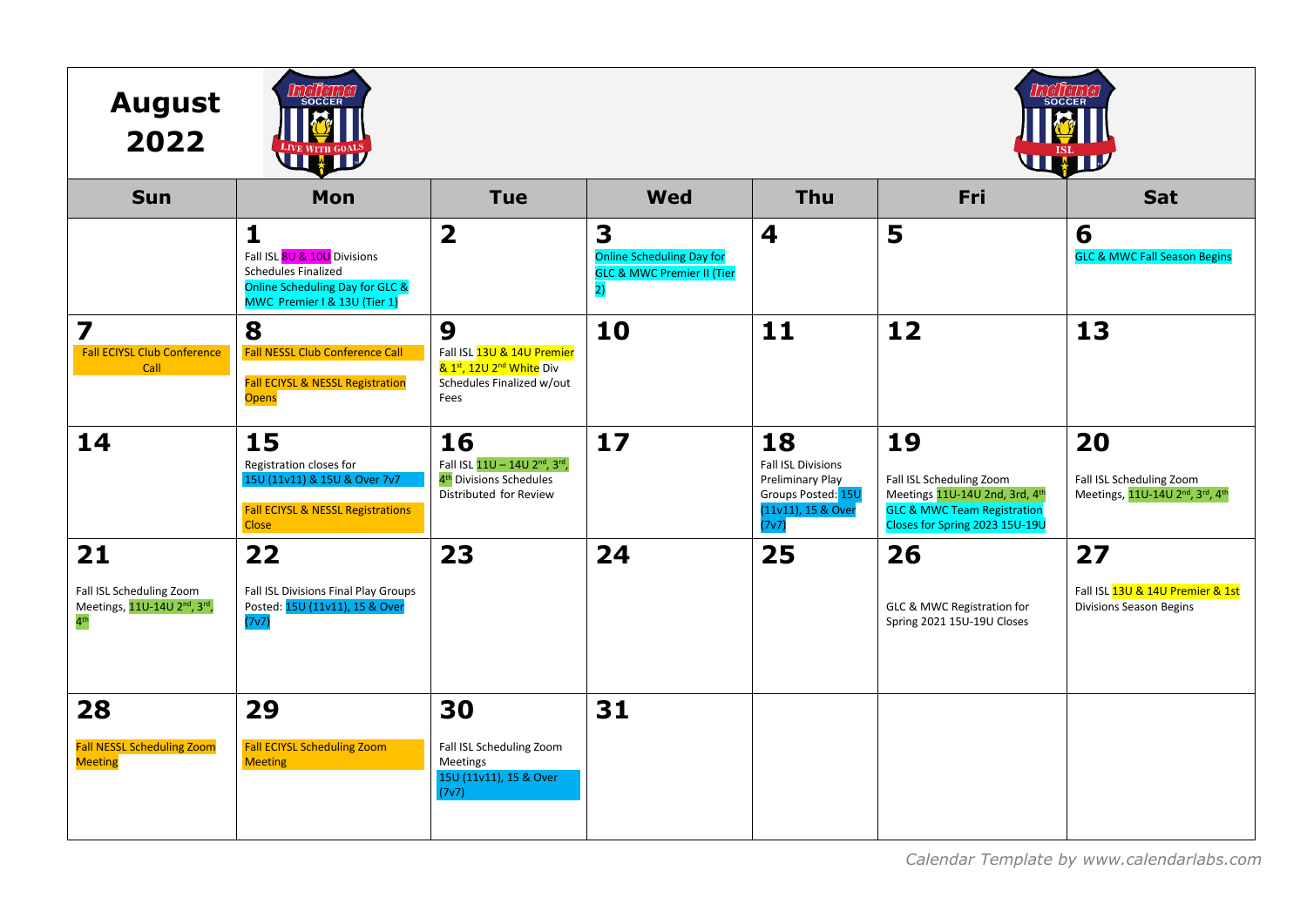## **September 2022**



| <b>Sun</b>                                                             | Mon                                                                  | <b>Tue</b> | <b>Wed</b>                                                                                                 | <b>Thu</b>                                                                                                         | Fri                     | Sat                                                                                                                                 |
|------------------------------------------------------------------------|----------------------------------------------------------------------|------------|------------------------------------------------------------------------------------------------------------|--------------------------------------------------------------------------------------------------------------------|-------------------------|-------------------------------------------------------------------------------------------------------------------------------------|
|                                                                        |                                                                      |            |                                                                                                            | $\mathbf{1}$<br>Schedules Finalized: 11U-<br>14U 2 <sup>nd</sup> , 3 <sup>rd</sup> , 4 <sup>th</sup> w/out<br>Fees | $\overline{\mathbf{2}}$ | 3<br>No ISL Games Scheduled<br>Labor Day Weekend                                                                                    |
| $\overline{\mathbf{4}}$<br>No ISL Games Scheduled<br>Labor Day Weekend | 5<br><b>Labor Day</b><br>No ISL Games Scheduled<br>Labor Day Weekend | 6          | $\overline{\mathbf{z}}$<br>Schedules Finalized: 15U<br>$(11v11)$ &<br>15 & Over (7v7) w/out<br><b>Fees</b> | 8<br>State Deadline to Submit<br>15U-19U Teams to GLC &<br>MWC for Spring 2021                                     | 9                       | 10<br>Season Begins:<br>ISL 8U, 10U, 11U-14U 2nd,<br>3rd, 4 <sup>th</sup> , 15U (11v11),<br>15 & Over (7v7),<br><b>ECIYSL NESSL</b> |
| 11                                                                     | 12                                                                   | 13         | 14                                                                                                         | 15                                                                                                                 | 16                      | $17$                                                                                                                                |
| 18                                                                     | 19                                                                   | 20         | 21                                                                                                         | 22                                                                                                                 | 23                      | 24                                                                                                                                  |
| 25                                                                     | 26                                                                   | 27         | 28                                                                                                         | 29                                                                                                                 | 30                      |                                                                                                                                     |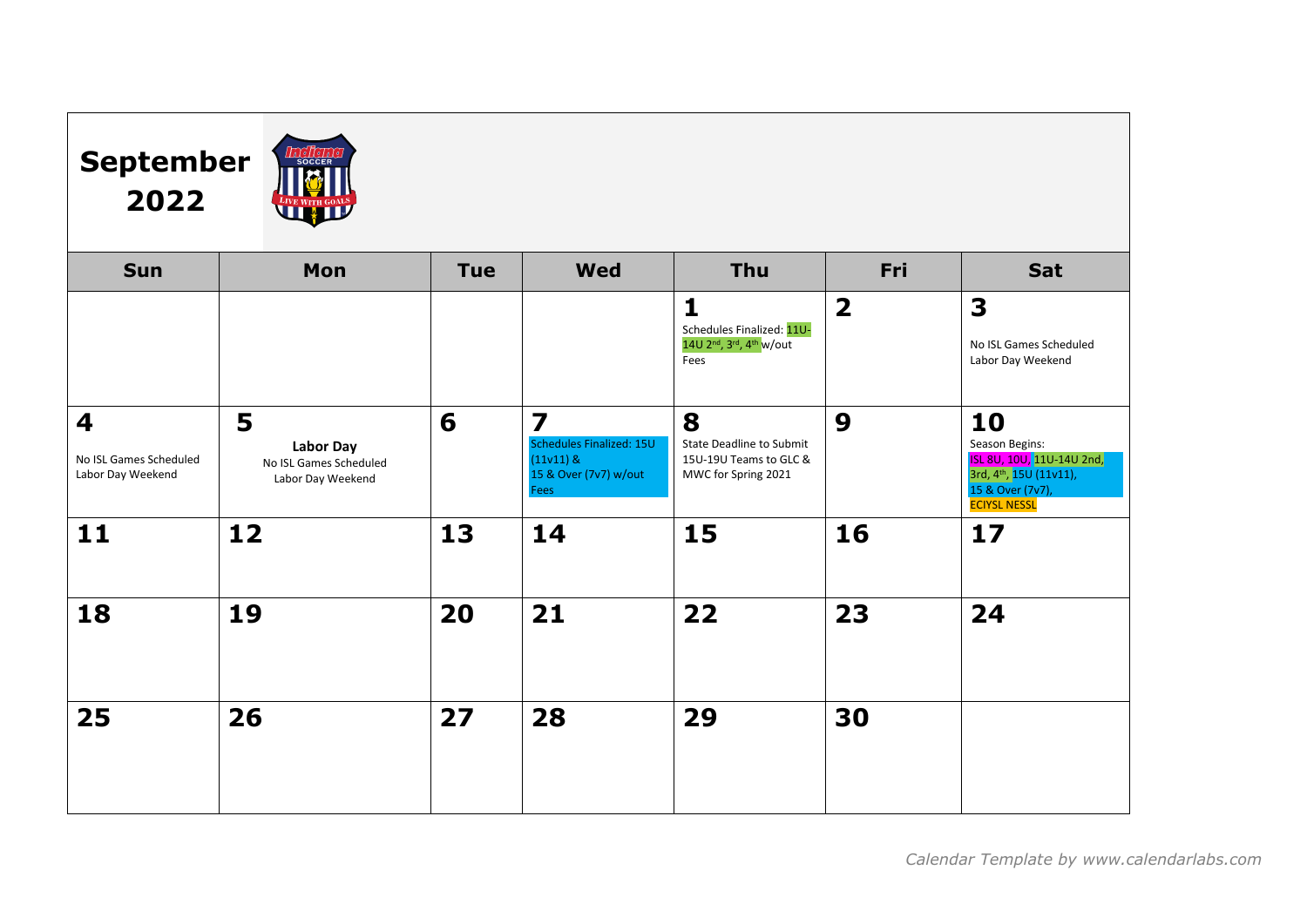| <b>October</b><br>2022                                                   | <b>Incient</b><br>LIVE WITH GOALS                                                    |            |            |                                                                        |                         | <b>LEQUELLO</b><br>SOCCER<br><b>THE SECTION</b>                                                                                                                     |
|--------------------------------------------------------------------------|--------------------------------------------------------------------------------------|------------|------------|------------------------------------------------------------------------|-------------------------|---------------------------------------------------------------------------------------------------------------------------------------------------------------------|
| <b>Sun</b>                                                               | Mon                                                                                  | <b>Tue</b> | <b>Wed</b> | Thu                                                                    | Fri                     | Sat                                                                                                                                                                 |
|                                                                          |                                                                                      |            |            |                                                                        |                         | $\mathbf{1}$                                                                                                                                                        |
| $\overline{\mathbf{2}}$                                                  | 3                                                                                    | 4          | 5          | 6<br>GLC & MWC Spring 2023<br>for 13U-14U Registration<br><b>Opens</b> | $\overline{\mathbf{z}}$ | 8<br><b>Spring ISL Divisions</b><br>Registrations Open: 13U-<br>19/20U Premier & 1st,<br>11U-19/20U 2 <sup>nd</sup> , 3 <sup>rd</sup> , 4 <sup>th</sup><br>10U & 8U |
| 9                                                                        | 10                                                                                   | 11         | 12         | 13                                                                     | 14                      | 15                                                                                                                                                                  |
| 16                                                                       | 17                                                                                   | 18         | 19         | 20                                                                     | 21                      | 22                                                                                                                                                                  |
| 23                                                                       | 24                                                                                   | 25         | 26         | 27                                                                     | 28                      | 29                                                                                                                                                                  |
| 30<br>Fall Seasons End for: ISL<br>10U & 8U<br><b>ECIYSL &amp; NESSL</b> | 31<br><b>Halloween</b><br>GLC & MWC-Registration for<br>Spring 2023 13U & 14U Closes |            |            |                                                                        |                         |                                                                                                                                                                     |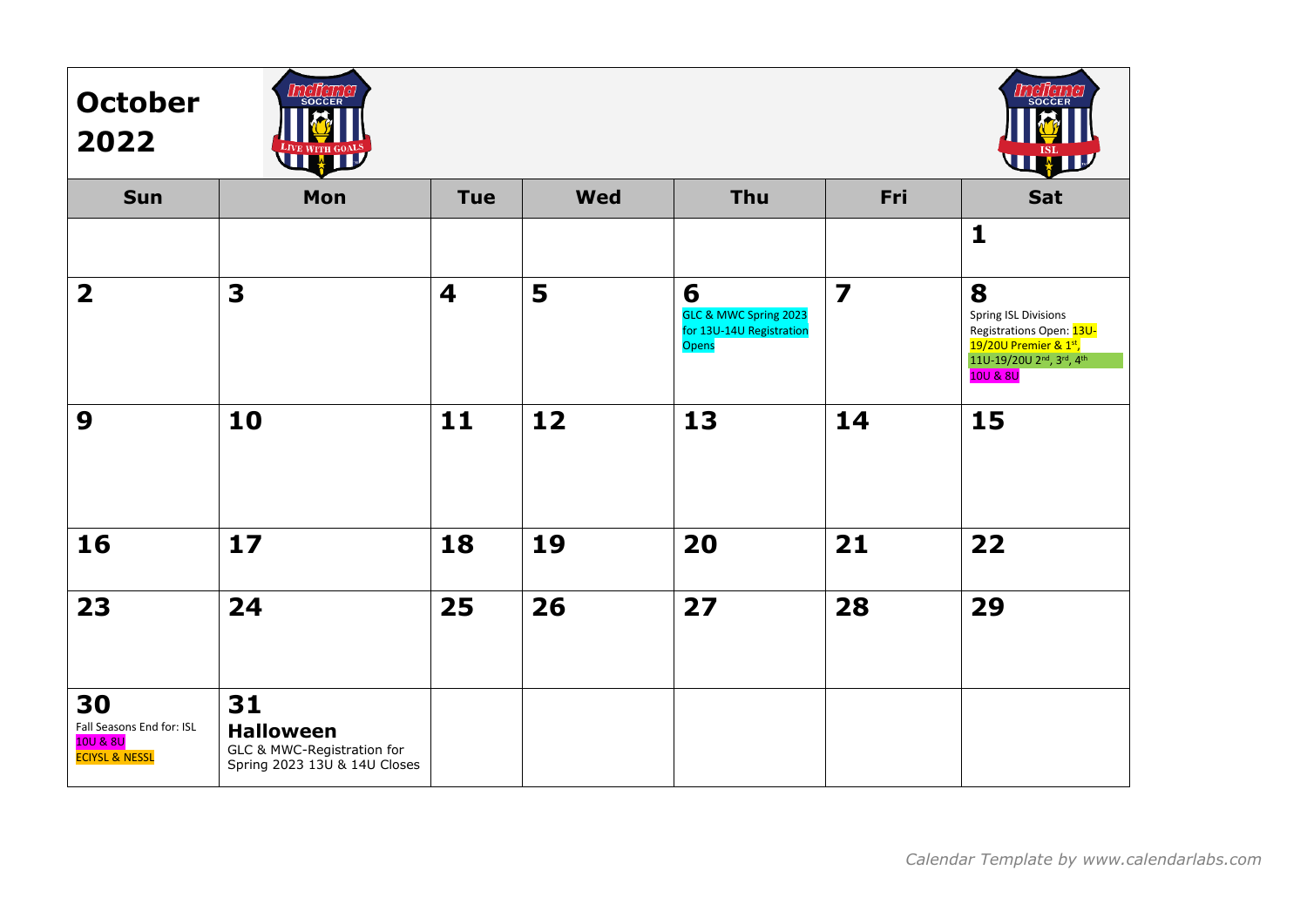| <b>November</b><br>2022                                                                                                                                                                                                                                                                       | LOC TO LOC<br><b>TALLED</b>                                                                                                                       |              |                         |                                  |                                                                                                                      | l a tel tel a<br><b>SOCCEF</b><br><u>Light</u>                                                             |
|-----------------------------------------------------------------------------------------------------------------------------------------------------------------------------------------------------------------------------------------------------------------------------------------------|---------------------------------------------------------------------------------------------------------------------------------------------------|--------------|-------------------------|----------------------------------|----------------------------------------------------------------------------------------------------------------------|------------------------------------------------------------------------------------------------------------|
| <b>Sun</b>                                                                                                                                                                                                                                                                                    | Mon                                                                                                                                               | <b>Tue</b>   | <b>Wed</b>              | <b>Thu</b>                       | Fri                                                                                                                  | <b>Sat</b>                                                                                                 |
|                                                                                                                                                                                                                                                                                               |                                                                                                                                                   | $\mathbf{1}$ | $\overline{\mathbf{2}}$ | 3                                | 4<br>Spring ISL 13U-19/20U Premier &<br>1st, 11U & 12U 2 <sup>nd</sup> White Divisions<br><b>Registration Closes</b> | 5                                                                                                          |
| 6<br><b>Daylight Saving Time Ends</b><br>Fall Seasons End for: ISL 13U & 14U<br>Premier & 1st, 12U 2 <sup>nd</sup> White<br>ISL 11U-14U 2 <sup>nd</sup> , 3 <sup>rd</sup> , 4 <sup>th</sup><br>15U (11v11) 15 & Over (7v7)<br>MWC/GLC Spring 2023 for 13U & 14U<br><b>Registration Closes</b> | $\overline{\mathbf{z}}$                                                                                                                           | 8            | 9                       | 10                               | 11<br><b>Veterans Day</b>                                                                                            | 12                                                                                                         |
| 13                                                                                                                                                                                                                                                                                            | 14<br>Spring ISL 13U-<br>19/20U Premier &<br>1st Divisions, 11U &<br>12U 2 <sup>nd</sup> White<br><b>Preliminary Play</b><br><b>Groups Posted</b> | 15           | 16                      | 17                               | 18                                                                                                                   | 19<br><b>GLC &amp; MWC online scheduling</b><br>deadline for Premier I & Club v Club<br>(Tier I) (15U-19U) |
| 20                                                                                                                                                                                                                                                                                            | 21<br>Spring ISL 13U-<br>19/20U Premier &<br>1st Divisions, 11U &<br>12U 2 <sup>nd</sup> White Final<br>Play Groups Posted                        | 22           | 23                      | 24<br><b>Thanksgiving</b><br>Day | 25                                                                                                                   | 26                                                                                                         |
| 27                                                                                                                                                                                                                                                                                            | 28                                                                                                                                                | 29           | 30                      |                                  |                                                                                                                      |                                                                                                            |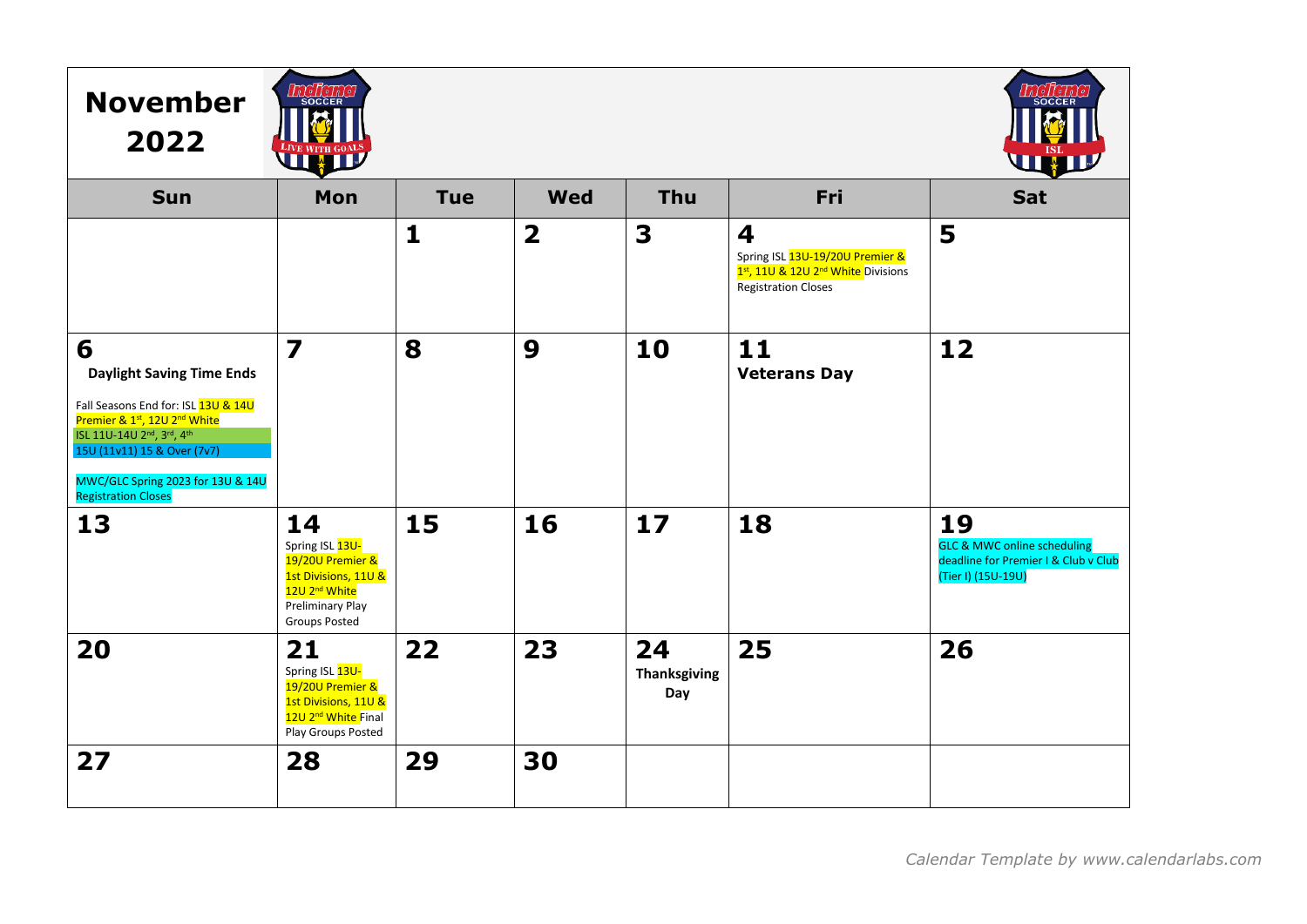| <b>December</b><br>2022 | <b>INGHCHIC</b><br>LIVE WITH GOALS                                                                                                                 |                                                                                           |                         |                                                                                                  |                         | <b>LICHCLI</b><br><b>THE SET OF STREET</b> |
|-------------------------|----------------------------------------------------------------------------------------------------------------------------------------------------|-------------------------------------------------------------------------------------------|-------------------------|--------------------------------------------------------------------------------------------------|-------------------------|--------------------------------------------|
| <b>Sun</b>              | Mon                                                                                                                                                | <b>Tue</b>                                                                                | <b>Wed</b>              | <b>Thu</b>                                                                                       | Fri                     | <b>Sat</b>                                 |
|                         |                                                                                                                                                    |                                                                                           |                         | $\mathbf{1}$                                                                                     | $\overline{\mathbf{2}}$ | 3                                          |
| 4                       | 5                                                                                                                                                  | 6                                                                                         | $\overline{\mathbf{z}}$ | 8                                                                                                | 9                       | 10                                         |
| 11                      | 12<br>Spring ISL Divisions<br>Registrations<br>Closes: 11U-19/20U<br>2 <sup>nd</sup> , 3 <sup>rd</sup> , 4 <sup>th</sup> , 10U &<br>8 <sub>U</sub> | 13<br><b>MWC online</b><br>scheduling deadline<br>for Premier II &<br>(Tier II) (15U-19U) | 14                      | 15<br><b>MWC online</b><br>scheduling<br>deadline for<br>Premier II &<br>(Tier II) (13U &<br>14U | 16                      | $17$                                       |
| 18                      | 19                                                                                                                                                 | 20                                                                                        | 21                      | 22                                                                                               | 23                      | 24                                         |
| 25                      | 26<br><b>Spring ISL Divisions</b><br>Preliminary Play<br>Groups Posted:<br>11U-19/20U 2 <sup>nd</sup> , 3rd,<br>4 <sup>th</sup>                    | 27                                                                                        | 28                      | 29                                                                                               | 30                      | 31                                         |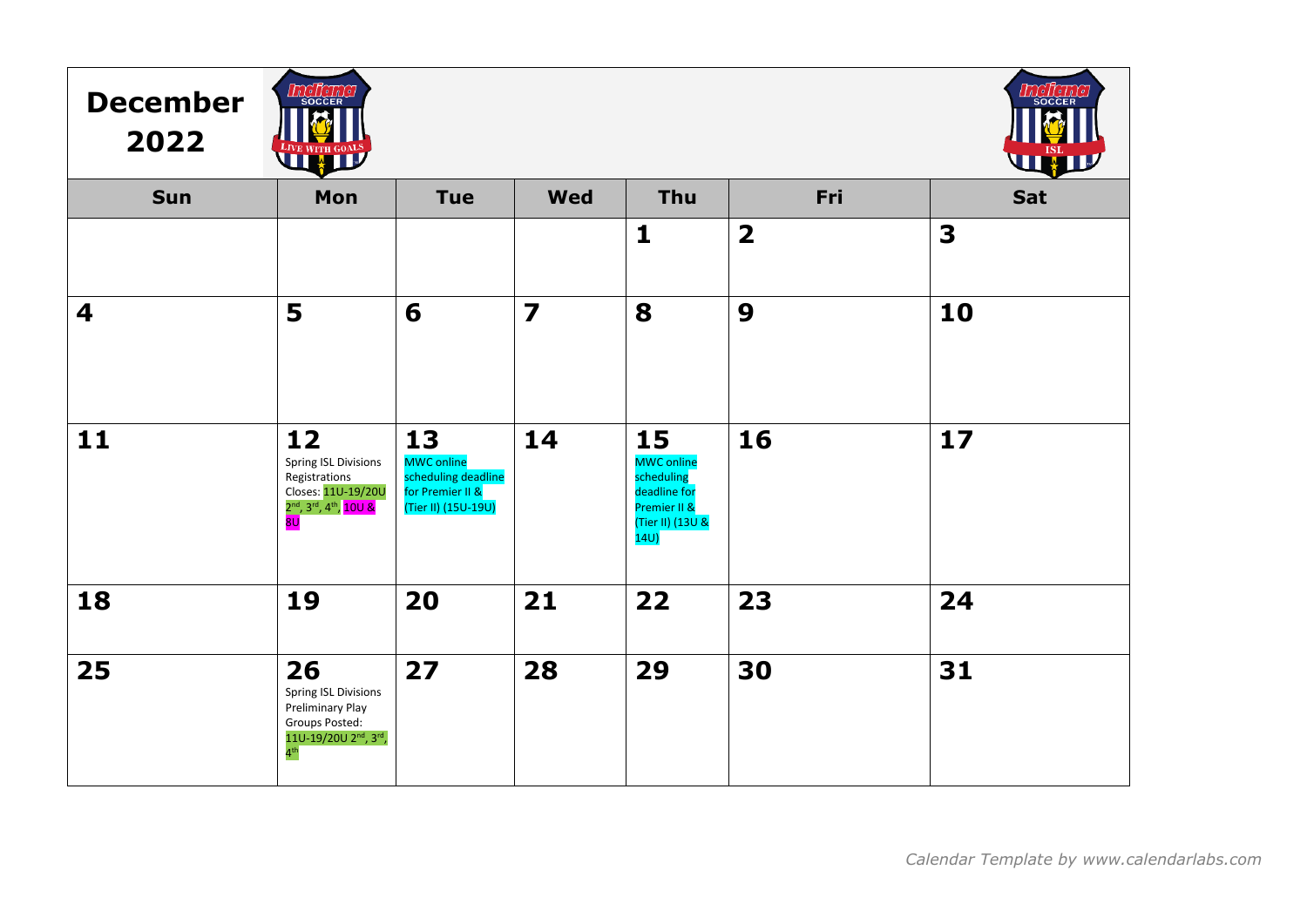| <b>January</b><br>2023                                 | SOCCER<br>LIVE WITH GOALS                                                                                                                                        |            |                                                                                             |                                                                                      |                                                                                        | rte II e Li<br>SOCCER<br>WW                                                        |
|--------------------------------------------------------|------------------------------------------------------------------------------------------------------------------------------------------------------------------|------------|---------------------------------------------------------------------------------------------|--------------------------------------------------------------------------------------|----------------------------------------------------------------------------------------|------------------------------------------------------------------------------------|
| <b>Sun</b>                                             | Mon                                                                                                                                                              | <b>Tue</b> | <b>Wed</b>                                                                                  | <b>Thu</b>                                                                           | Fri                                                                                    | <b>Sat</b>                                                                         |
| $\mathbf{1}$<br><b>New Year's Day</b>                  | $\overline{\mathbf{2}}$<br><b>Spring ISL Divisions</b><br><b>Final Play Groups</b><br>Posted: 11U-<br>19/20U 2 <sup>nd</sup> , 3 <sup>rd</sup> , 4 <sup>th</sup> | 3          | 4<br><b>GLC</b> online<br>scheduling<br>deadline for<br>Premier II & (Tier<br>II) (15U-19U) | 5<br><b>GLC</b> online<br>scheduling<br>deadline for<br>(13U & 14U all<br>divisions) | 6                                                                                      | $\overline{\mathbf{z}}$                                                            |
| 8                                                      | 9                                                                                                                                                                | 10         | 11<br><b>United Soccer</b><br>Coaches<br>Convention<br>Philadelphia                         | 12<br><b>United Soccer</b><br>Coaches<br>Convention<br>Philadelphia                  | 13<br>United Soccer Coaches Convention<br>Philadelphia                                 | 14<br>United Soccer Coaches Convention<br>Philadelphia                             |
| 15<br>United Soccer Coaches Convention<br>Philadelphia | 16<br><b>ML King's Day</b>                                                                                                                                       | 17         | 18                                                                                          | 19                                                                                   | 20<br>Spring ISL 11U & 12U 2 <sup>nd</sup> White<br>Divisions Scheduling Zoom Meetings | 21<br>Spring ISL 13U-19/20U Premier &<br>1st Divisions Scheduling Zoom<br>Meetings |
| 22                                                     | 23                                                                                                                                                               | 24         | 25                                                                                          | 26                                                                                   | 27                                                                                     | 28                                                                                 |
| 29                                                     | 30                                                                                                                                                               | 31         |                                                                                             |                                                                                      |                                                                                        |                                                                                    |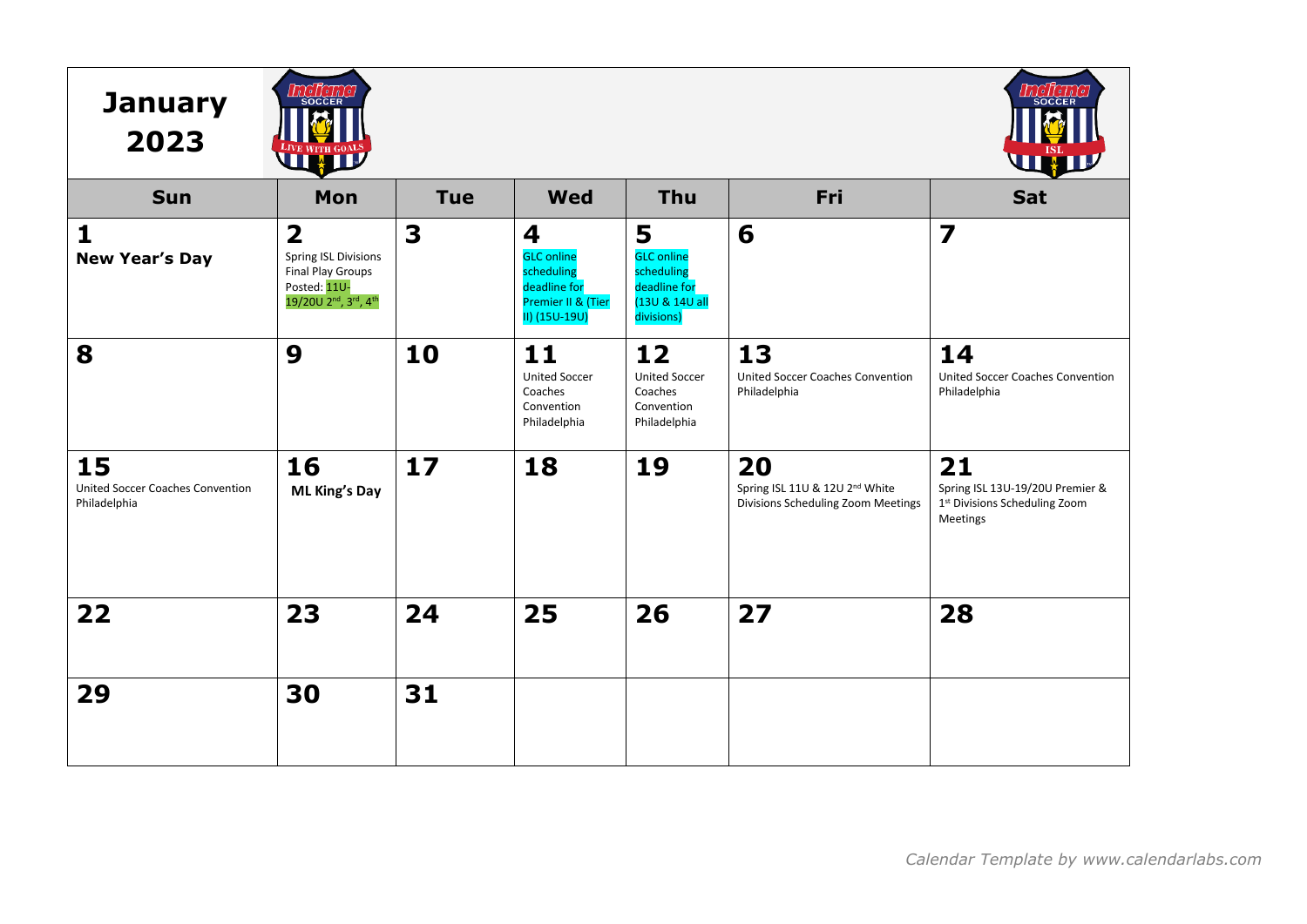| <b>February</b><br>2023                                                                | $\int_{a}^{b} \int_{c}^{b} \int_{c}^{c} \int_{a}^{c} \int_{c}^{c}$<br>SOCCER<br>LIVE WITH GOALS                    |                                                                                                                                  |              |                         |                                                                                                                                                                          | <b>LOC LOLO</b><br>WHI                                                                    |
|----------------------------------------------------------------------------------------|--------------------------------------------------------------------------------------------------------------------|----------------------------------------------------------------------------------------------------------------------------------|--------------|-------------------------|--------------------------------------------------------------------------------------------------------------------------------------------------------------------------|-------------------------------------------------------------------------------------------|
| <b>Sun</b>                                                                             | Mon                                                                                                                | <b>Tue</b>                                                                                                                       | <b>Wed</b>   | Thu                     | Fri                                                                                                                                                                      | <b>Sat</b>                                                                                |
|                                                                                        |                                                                                                                    |                                                                                                                                  | $\mathbf{1}$ | $\overline{\mathbf{2}}$ | 3<br>Spring ISL 13U-19/20U Premier &<br>1st, 11U & 12U 2 <sup>nd</sup> White Divisions<br>Schedules Finalized w/out Fee<br>GLC & MWC Spring 2021 Season<br><b>Begins</b> | 4                                                                                         |
| 5                                                                                      | 6<br><b>Spring NESSL Club</b><br><b>Zoom Meeting</b><br><b>Spring NESSL</b><br><b>Registration Opens</b>           | $\overline{\mathbf{z}}$<br><b>Spring ECIYSL Club</b><br><b>Zoom Meeting</b><br><b>Spring ECIYSL</b><br><b>Registration Opens</b> | 8            | 9                       | 10<br>Spring ISL 11U-19/20U 2nd, 3rd, 4th<br>Divisions Scheduling Zoom Meetings                                                                                          | 11<br>Spring ISL 11U-19/20U 2nd, 3rd, 4th<br><b>Divisions Scheduling Zoom</b><br>Meetings |
| 12<br>Spring ISL 11U-19/20U 2nd, 3rd, 4th<br><b>Divisions Scheduling Zoom Meetings</b> | 13                                                                                                                 | 14<br><b>Valentine's</b><br><b>Day</b>                                                                                           | 15           | 16                      | 17                                                                                                                                                                       | 18<br>Indiana Soccer AGM<br>Renaissance Hotel, Carmel, IN                                 |
| 19                                                                                     | 20<br>Spring ISL 11U-<br>19/20U 2 <sup>nd</sup> , 3 <sup>rd</sup> , 4th<br><b>Schedules Finalized</b><br>w/out Fee | 21                                                                                                                               | 22           | 23                      | 24                                                                                                                                                                       | 25                                                                                        |
| 26<br><b>Spring ECIYSL &amp; NESSL Registration</b><br><b>Closes</b>                   | 27                                                                                                                 | 28                                                                                                                               |              |                         |                                                                                                                                                                          |                                                                                           |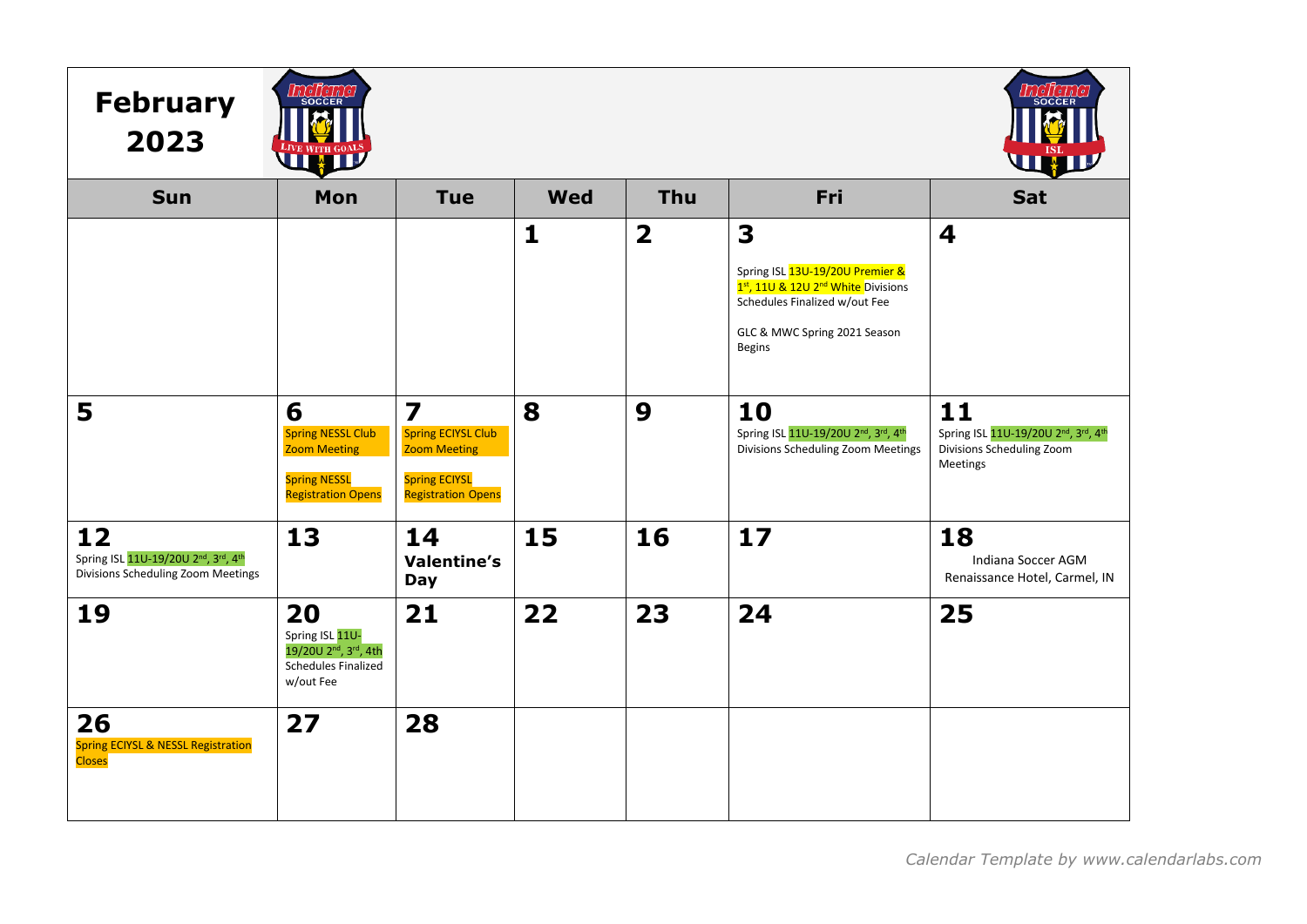| <b>March</b><br>2023                                                                                | $\int_{a}^{b} \int_{c}^{c} \int_{c}^{c} \int_{a}^{c}$<br>SOCCER<br>E WITH GOALS |                         |              |                         |                         | 019101<br>SOCCEF<br>WHIP                                                                                                                                    |
|-----------------------------------------------------------------------------------------------------|---------------------------------------------------------------------------------|-------------------------|--------------|-------------------------|-------------------------|-------------------------------------------------------------------------------------------------------------------------------------------------------------|
| <b>Sun</b>                                                                                          | Mon                                                                             | <b>Tue</b>              | <b>Wed</b>   | Thu                     | Fri                     | Sat                                                                                                                                                         |
|                                                                                                     |                                                                                 |                         | $\mathbf{1}$ | $\overline{\mathbf{2}}$ | $\overline{\mathbf{3}}$ | $\overline{\mathbf{4}}$<br>Spring ISL <mark>13U-19/20U Premier &amp;</mark><br>1 <sup>st</sup> , 11U & 12U 2 <sup>nd</sup> White Divisions<br>Season Begins |
| 5                                                                                                   | 6                                                                               | $\overline{\mathbf{z}}$ | 8            | 9                       | 10                      | 11                                                                                                                                                          |
| 12<br><b>Daylight Savings Time Starts</b><br><b>Spring ECIYSL Scheduling Zoom</b><br><b>Meeting</b> | 13<br><b>Spring NESSL</b><br><b>Scheduling Zoom</b><br>Meeting                  | 14                      | 15           | 16                      | 17                      | 18<br>Spring ISL 11U-19/20U 2 <sup>nd</sup> , 3rd, 4 <sup>th</sup><br>Divisions Season Begins                                                               |
| 19                                                                                                  | 20                                                                              | 21                      | 22           | 23                      | 24                      | 25                                                                                                                                                          |
| 26                                                                                                  | 27                                                                              | 28                      | 29           | 30                      | 31                      |                                                                                                                                                             |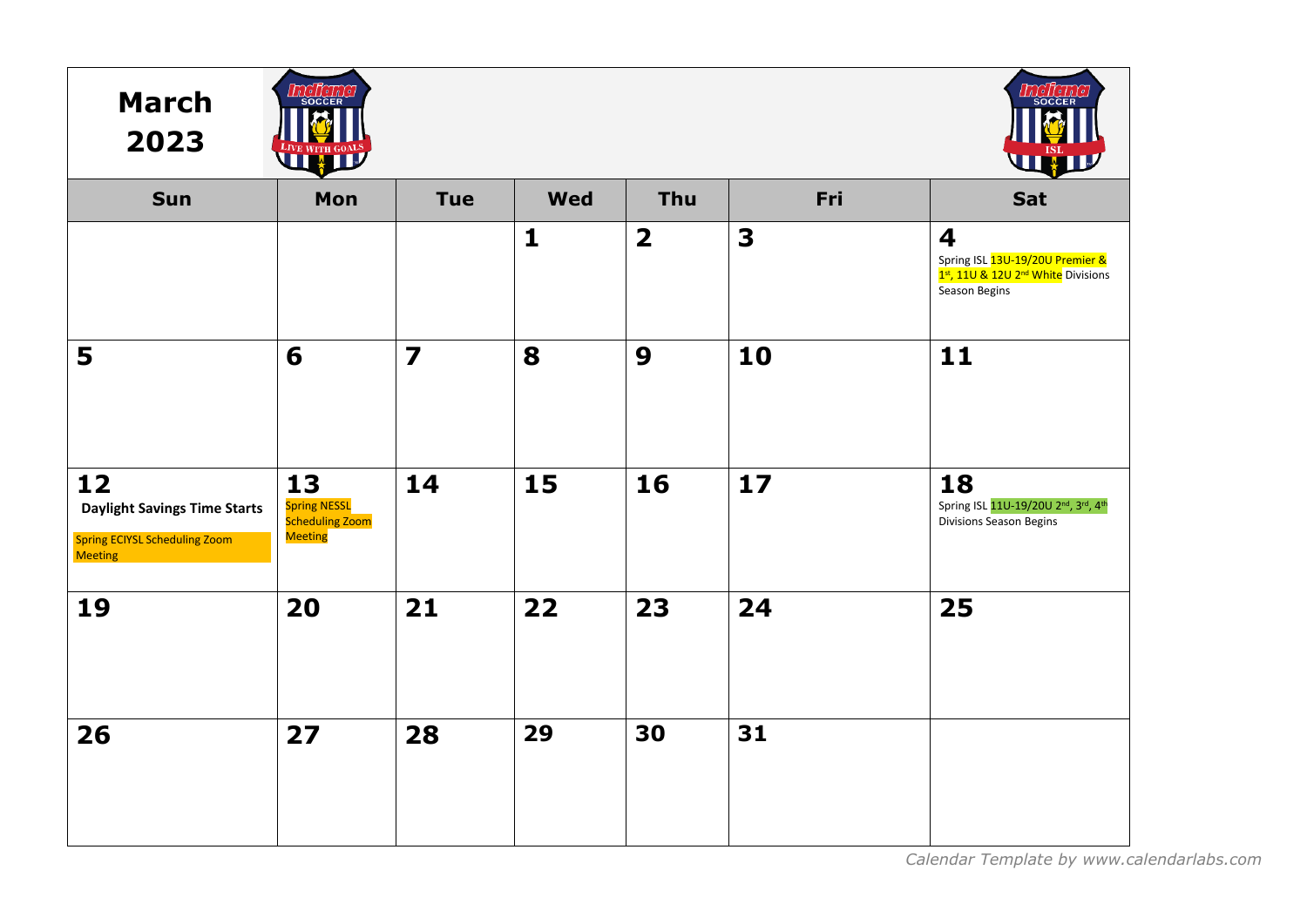| <b>April</b><br>2023                       | n I o I I o .<br>SOCCER<br><b>EAVE WITH GOALS</b> |                         |                 |     |                                               | <b>SOCCEF</b><br><b>THE TEAM</b>                                      |
|--------------------------------------------|---------------------------------------------------|-------------------------|-----------------|-----|-----------------------------------------------|-----------------------------------------------------------------------|
| Sun                                        | Mon                                               | <b>Tue</b>              | <b>Wed</b>      | Thu | Fri                                           | Sat                                                                   |
|                                            |                                                   |                         |                 |     |                                               | $\mathbf{1}$<br>Spring Season Begins 10U, 8U,<br><b>ECIYSL, NESSL</b> |
| $\overline{2}$                             | $\overline{\mathbf{3}}$                           | $\overline{\mathbf{4}}$ | 5               | 6   | $\overline{\mathbf{z}}$<br><b>Good Friday</b> | 8                                                                     |
| $\boldsymbol{9}$<br>Easter<br>NO ISL Games | 10                                                | 11                      | $\overline{12}$ | 13  | 14                                            | 15                                                                    |
| 16                                         | $17$                                              | 18                      | 19              | 20  | 21                                            | 22                                                                    |
| 23                                         | 24                                                | 25                      | 26              | 27  | 28                                            | 29                                                                    |
| 30                                         |                                                   |                         |                 |     |                                               |                                                                       |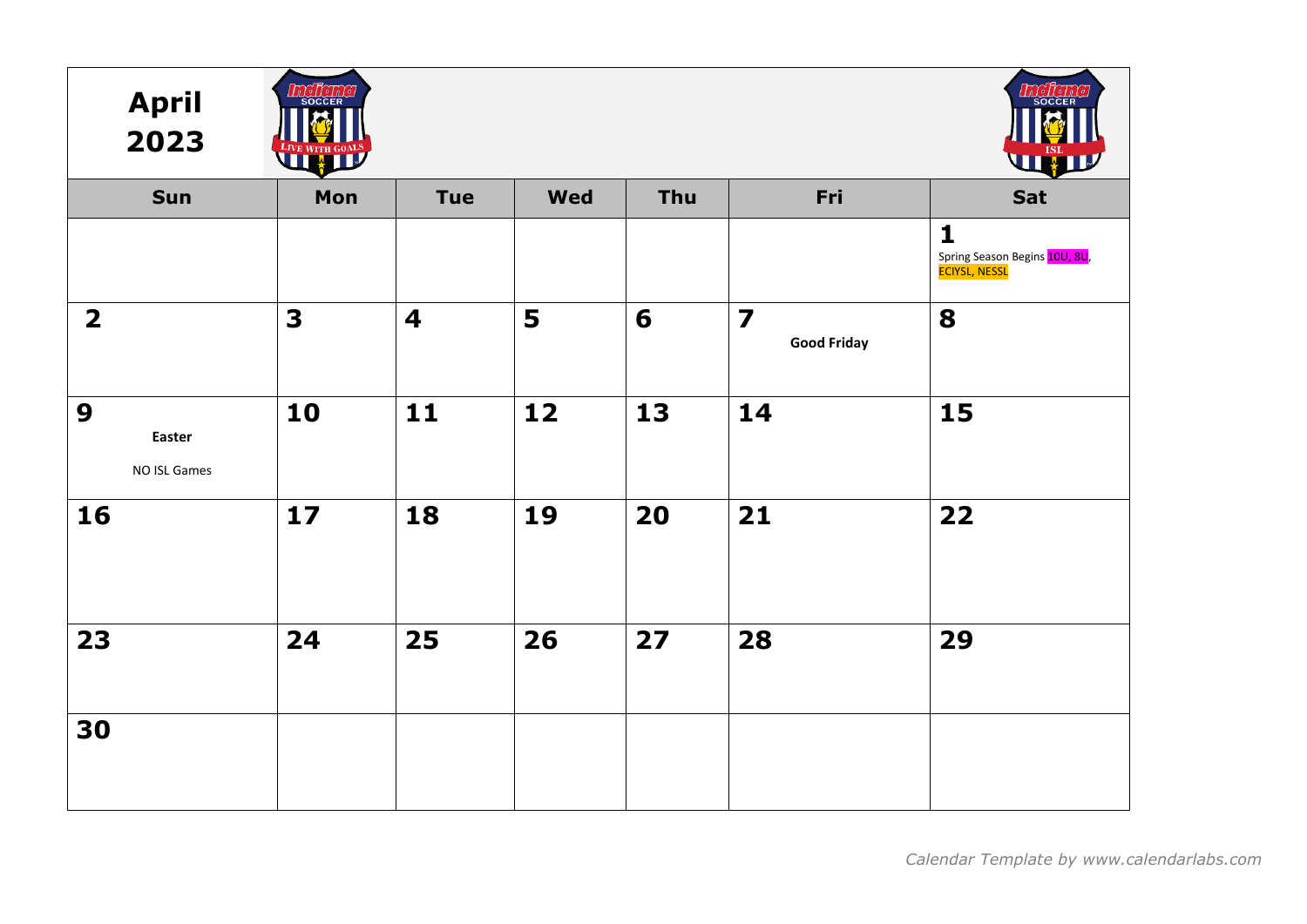| <b>May</b><br>2023                                                                                                                              |                           |                         |     |                         |                                                                                                           |                                                                                                           |
|-------------------------------------------------------------------------------------------------------------------------------------------------|---------------------------|-------------------------|-----|-------------------------|-----------------------------------------------------------------------------------------------------------|-----------------------------------------------------------------------------------------------------------|
| <b>Sun</b>                                                                                                                                      | Mon                       | <b>Tue</b>              | Wed | Thu                     | Fri                                                                                                       | Sat                                                                                                       |
|                                                                                                                                                 |                           |                         |     |                         |                                                                                                           |                                                                                                           |
| Indiana Challenge Cup (11U - 17U)<br>Indiana Presidents Cup (11U & 12U)<br>Prelim Round Games                                                   | $\mathbf{1}$              | $\overline{\mathbf{2}}$ | 3   | $\overline{\mathbf{4}}$ | 5<br>Indiana Challenge Cup (11U - 17U)<br>Indiana Presidents Cup (11U & 12U)<br><b>Prelim Round Games</b> | 6<br>Indiana Challenge Cup (11U - 17U)<br>Indiana Presidents Cup (11U & 12U)<br><b>Prelim Round Games</b> |
| $\overline{\mathbf{z}}$<br><b>Mother's Day</b><br>Indiana Challenge Cup (11U - 17U)<br>Indiana Presidents Cup (11U & 12U)<br>Prelim Round Games | 8                         | 9                       | 10  | 11                      | 12<br>National League Regional<br>College Showcase, Grand Park                                            | 13<br>National League Regional<br>College Showcase, Grand Park                                            |
| 14<br>National League Regional College<br>Showcase, Grand Park                                                                                  | 15                        | 16                      | 17  | 18                      | 19<br>Indiana State Cup (13U - 19U)<br>Indiana Presidents Cup (13U - 19U)<br><b>Prelim Round Games</b>    | 20<br>Indiana State Cup (13U - 19U)<br>Indiana Presidents Cup (13U - 19U)<br><b>Prelim Round Games</b>    |
| 21<br>Indiana State Cup (13U - 19U)<br>Indiana Presidents Cup (13U - 19U)<br><b>Prelim Round Games</b>                                          | 22                        | 23                      | 24  | 25                      | 26                                                                                                        | 27<br><b>Memorial Day</b><br>Weekend                                                                      |
| 28<br><b>Memorial Day</b><br>Weekend                                                                                                            | 29<br><b>Memorial Day</b> | 30                      | 31  |                         |                                                                                                           |                                                                                                           |